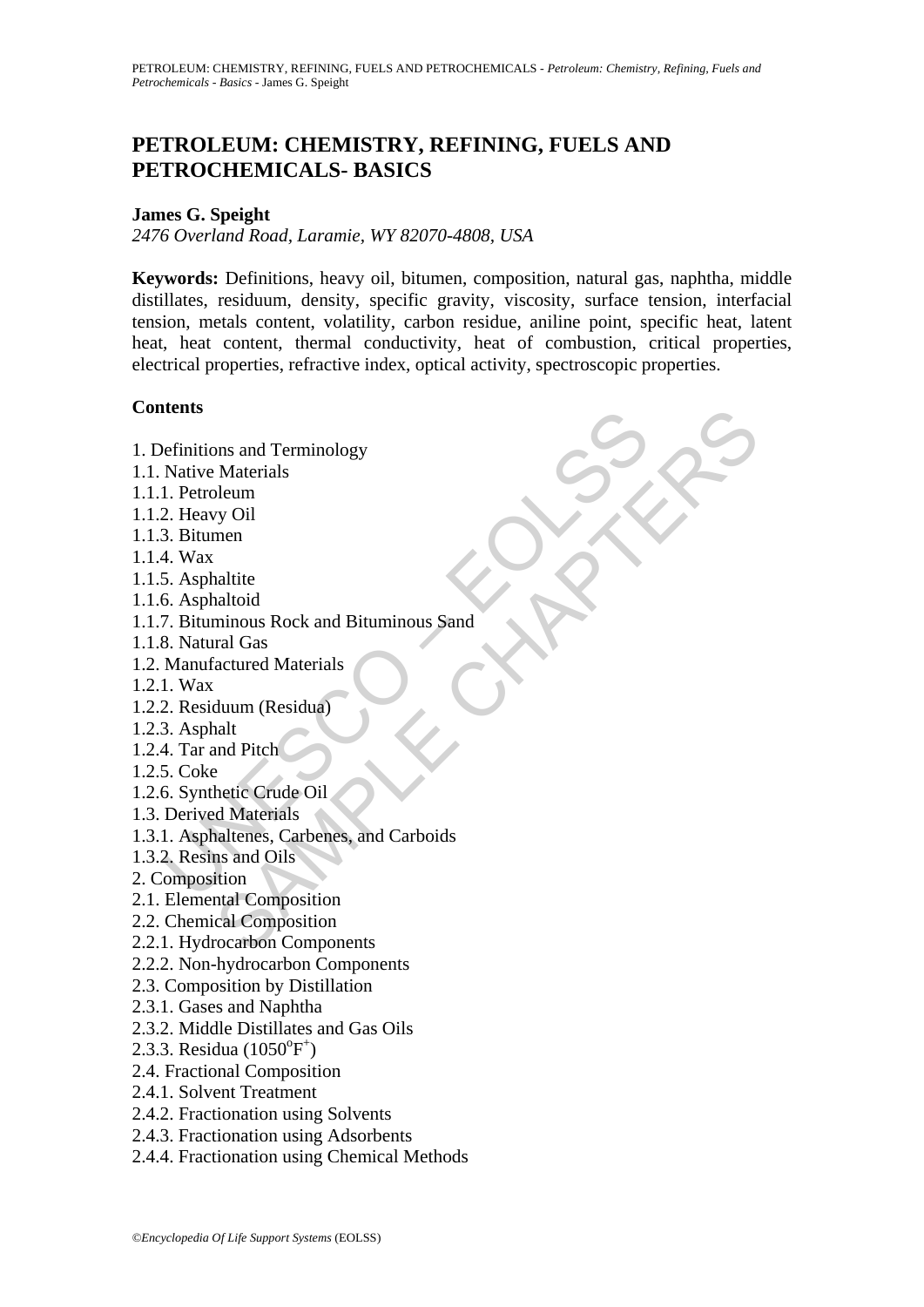- 3. Properties
- 3.1 Physical Properties
- 3.1.1 Elemental Analysis
- 3.1.2. Density and Specific Gravity
- 3.1.3. Viscosity
- 3.1.4. Surface and Interfacial Tension
- 3.1.5. Metals Content
- 3.2. Thermal Properties
- 3.2.1. Volatility
- 3.2.2. Liquefaction and Solidification
- 3.2.3. Carbon Residue
- 3.2.4. Aniline Point
- 3.2.5. Specific Heat
- 3.2.6. Latent Heat
- 3.2.7. Heat Content (Enthalpy)
- 3.2.8. Thermal Conductivity
- 3.2.9. Pressure-Volume-Temperature Relationships
- 3.2.10. Heat of Combustion
- 3.2.11. Critical Properties
- 3.3. Electrical Properties
- 3.3.1. Conductivity
- 3.3.2. Dielectric Constant
- 3.3.3. Dielectric Strength
- 3.4. Optical Properties
- 3.4.1. Refractive Index
- 3.5. Spectroscopic Properties
- 3.6. Molecular Weight

**Glossary** 

Bibliography

Biographical Sketch

#### **Summary**

6. Latent Heat<br>
7. Heat Content (Enthalpy)<br>
8. Thermal Conductivity<br>
9. Pressure-Volume-Temperature Relationships<br>
10. Heat of Combustion<br>
11. Critical Properties<br>
Electrical Properties<br>
1. Conductivity<br>
2. Dielectric Stro The Medicinal Conductivity<br>
and Conductivity<br>
sure-Volume-Temperature Relationships<br>
sure-Volume-Temperature Relationships<br>
to of Combustion<br>
the of Combustion<br>
lectric Constant<br>
lectric Constant<br>
excite Constant<br>
excite C Petroleum and the equivalent term crude oil, cover a wide assortment of materials consisting of mixtures of hydrocarbons and other compounds containing variable amounts of sulfur, nitrogen, and oxygen, which may vary widely in volatility, specific gravity, and viscosity. Metal-containing constituents, notably those compounds that contain vanadium and nickel, usually occur in the more viscous crude oils in amounts up to several thousand parts per million and can have serious consequences during processing of these feedstocks. Because petroleum is a mixture of widely varying constituents and proportions, its physical properties also vary widely and the color from colorless to black and there is the consistent use of archaic names. Thus, confusion about the petroleum nomenclature still exists.

It is the purpose of this section to provide some semblance of order into the disordered state that exists in petroleum terminology. Definitions are presented for petroleum and related materials using the following categories: (1) materials of natural origin, (2) manufactured materials, and (3) materials that are integral fractions derived from the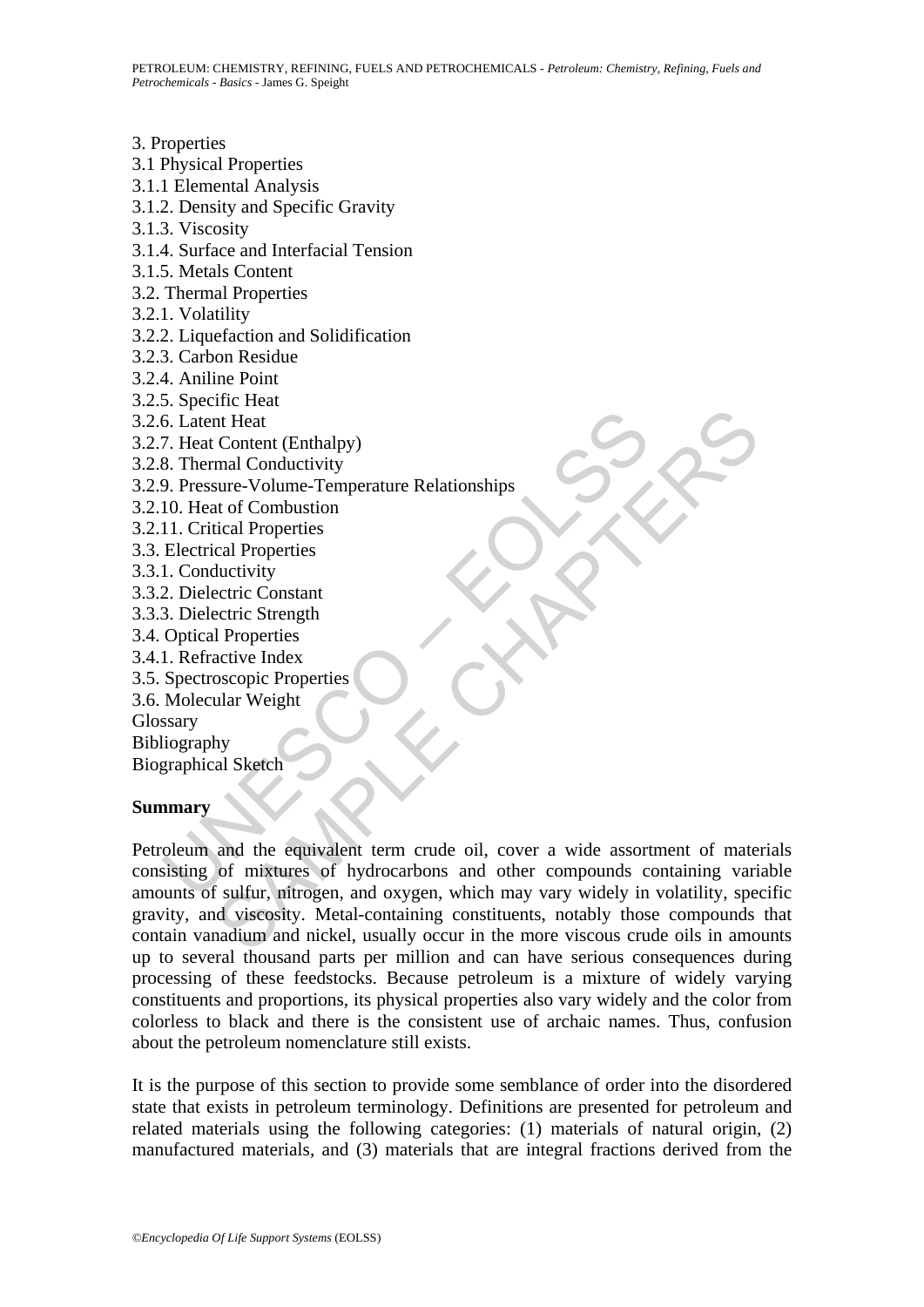natural or manufactured products. In addition definitions of petroleum constituents, petroleum products, heavy oil, tar sand bitumen and other naturally occurring carbonaceous species are also given.

Information about the composition and standard test methods for determining the properties of petroleum, as well as methods for determining both, are also included.

### **1. Definitions and Terminology**

*Petroleum* is a naturally occurring mixture of hydrocarbons, generally in a liquid state, which may also include compounds of sulfur nitrogen oxygen metals and other elements (ASTM, 2007). The hydrocarbon content may be as high as 97% w/w, for example in the lighter paraffinic crude oil or as low as 50% w/w in heavy crude oil. Petroleum is not a uniform material. In fact, the chemical and physical (fractional) composition of petroleum can vary not only with the location and age of the oil field but also with the depth of the individual well. Indeed, two adjacent wells may produce petroleum with markedly different characteristics.

a uniform material. In fact, the chemical and physical (fraction<br>oleum can vary not only with the location and age of the oil field<br>th of the individual well. Indeed, two adjacent wells may produ<br>kedly different characteri From material. In fact, the chemical and physical (fractional) compositions are vary not only with the location and age of the oil field but also with<br>the individual well. Indeed, two adjacent wells may produce pertoleum<br> In the crude state petroleum has minimal value, but when refined it provides high-value liquid fuels, solvents, lubricants, and many other products. The fuels derived from petroleum contribute approximately one-third to one-half of the total world energy supply and are used not only for transportation fuels (i.e., gasoline, diesel fuel, and aviation fuel, among others) but also to heat buildings. Petroleum products have a wide variety of uses that vary from gaseous and liquid fuels to near-solid machinery lubricants. In addition, the residue of many refinery processes, asphalt - a oncemaligned by-product - is now a premium value product for highway surfaces, roofing materials, and miscellaneous waterproofing uses.

Since there is a wide variation in the properties of crude petroleum (Table 1), the proportions in which the different constituents occur vary with origin. Some crude oils have higher proportions of the lower boiling components and other naturally occurring materials (such as heavy oil and bitumen) have higher proportions of higher boiling components (asphalt constituents and residuum).

| Petroleum          | <b>Specific</b> | <b>API</b> | <b>Residuum</b> |
|--------------------|-----------------|------------|-----------------|
|                    | gravity         | gravity    | $>1000$ F       |
|                    |                 |            | $\%$ v/v        |
| <b>US</b> Domestic |                 |            |                 |
| California         | 0.858           | 33.4       | 23.0            |
| Oklahoma           | 0.816           | 41.9       | 20.0            |
|                    |                 |            |                 |
| Pennsylvania       | 0.800           | 45.4       | 2.0             |
| Texas              | 0.827           | 39.6       | 15.0            |
| Texas              | 0.864           | 32.3       | 27.9            |
| Foreign            |                 |            |                 |
| <b>Bahrain</b>     | 0.861           | 32.8       | 26.4            |
| Iran               | 0.836           | 37.8       | 20.8            |
| Iraq               | 0.844           | 36.2       | 23.8            |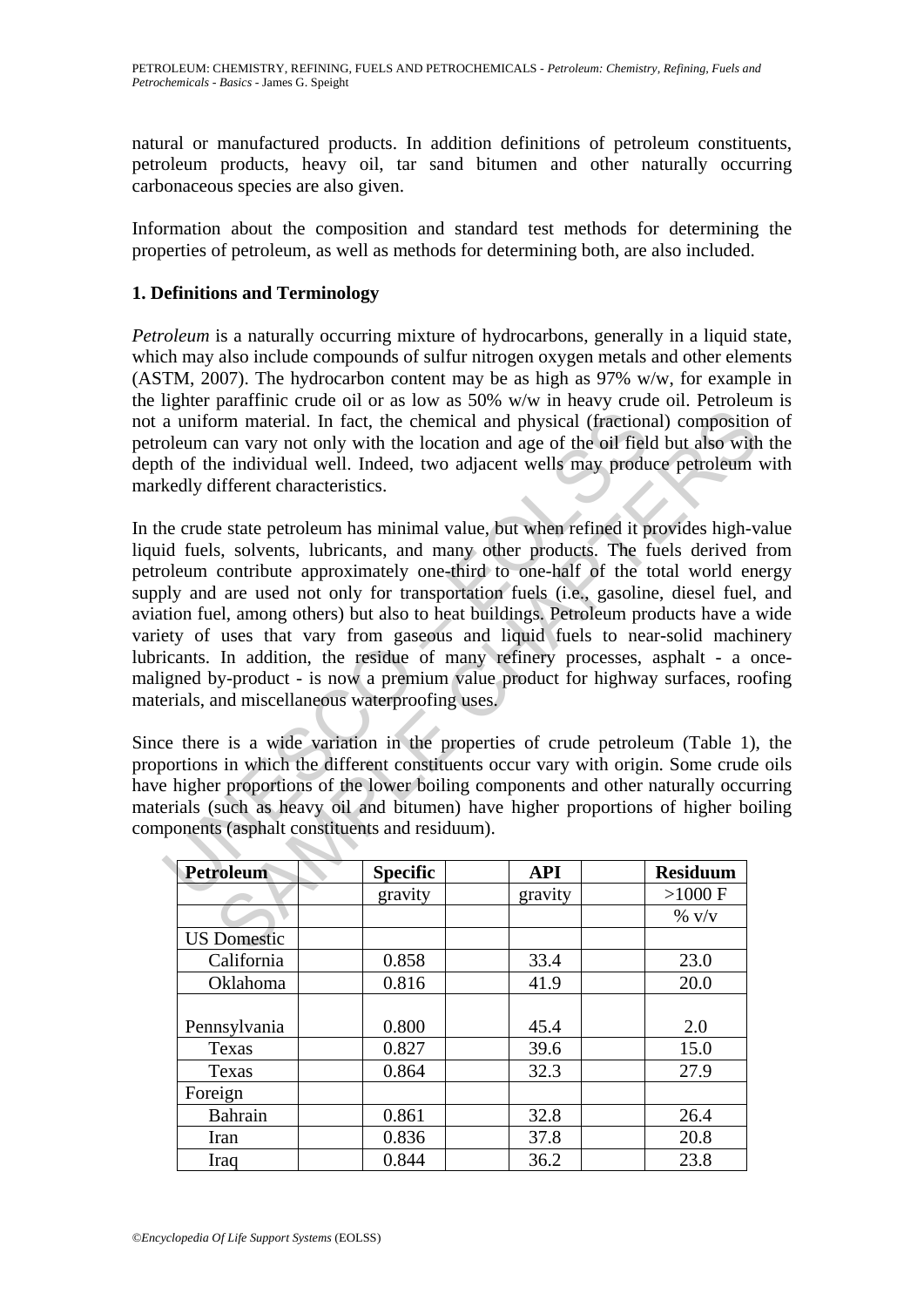| Kuwait    | 0.860 | 33.0 | <b>Q</b> |
|-----------|-------|------|----------|
| Saudi     |       |      |          |
| Arabia    | 0.840 | 37.0 | 27.5     |
| Venezuela | 0.950 | 17.4 | 33.6     |

Table 1: Typical variations in the properties of petroleum.

For the purposes of terminology, it is preferable to subdivide petroleum and related materials into three major classes (Table 2: (1) materials of natural origin, (2) manufactured materials, and (3) materials that are integral fractions derived from the natural or manufactured products.

| <b>Natural</b>                                                                   |  | <b>Derived</b>   |                     | <b>Manufactured</b> |  |  |  |
|----------------------------------------------------------------------------------|--|------------------|---------------------|---------------------|--|--|--|
| materials                                                                        |  | materials        |                     | Materials           |  |  |  |
|                                                                                  |  |                  |                     |                     |  |  |  |
| Natural gas                                                                      |  | <b>Saturates</b> | Synthetic crude oil |                     |  |  |  |
| Petroleum                                                                        |  | Aromatics        |                     | <b>Distillates</b>  |  |  |  |
| Heavy oil                                                                        |  | Resins           |                     | Lubricating oils    |  |  |  |
| Bitumen*                                                                         |  | Asphaltenes      |                     | Wax                 |  |  |  |
| Asphaltite                                                                       |  | Carbenes**       |                     | Residuum            |  |  |  |
| Asphaltoid                                                                       |  | Carboids**       |                     | Asphalt             |  |  |  |
| Ozocerite (natural wax)                                                          |  | Coke             |                     |                     |  |  |  |
| Kerogen                                                                          |  |                  |                     | Tar                 |  |  |  |
| Coal                                                                             |  |                  |                     | Pitch               |  |  |  |
|                                                                                  |  |                  |                     |                     |  |  |  |
|                                                                                  |  |                  |                     |                     |  |  |  |
| *Bitumen from tar sand deposits.                                                 |  |                  |                     |                     |  |  |  |
| ** Usually thermal products from petroleum                                       |  |                  |                     |                     |  |  |  |
| processing.                                                                      |  |                  |                     |                     |  |  |  |
|                                                                                  |  |                  |                     |                     |  |  |  |
| Table 2 Sub-division of petroleum and similar materials into various sub-groups. |  |                  |                     |                     |  |  |  |
| .1. Native Materials                                                             |  |                  |                     |                     |  |  |  |
|                                                                                  |  |                  |                     |                     |  |  |  |
| .1.1. Petroleum                                                                  |  |                  |                     |                     |  |  |  |

## **1.1. Native Materials**

## **1.1.1. Petroleum**

*Petroleum* and the equivalent term *crude oil*, cover a wide assortment of materials consisting of mixtures of hydrocarbons and other compounds containing variable amounts of sulfur, nitrogen, and oxygen, which may vary widely in volatility, specific gravity, and viscosity. Metal-containing constituents, notably those compounds that contain vanadium and nickel, usually occur in the more viscous crude oils in amounts up to several thousand parts per million and can have serious consequences during processing of these feedstocks (Speight, 2007). Because petroleum is a mixture of widely varying constituents and proportions, its physical properties also vary widely and the color from colorless to black.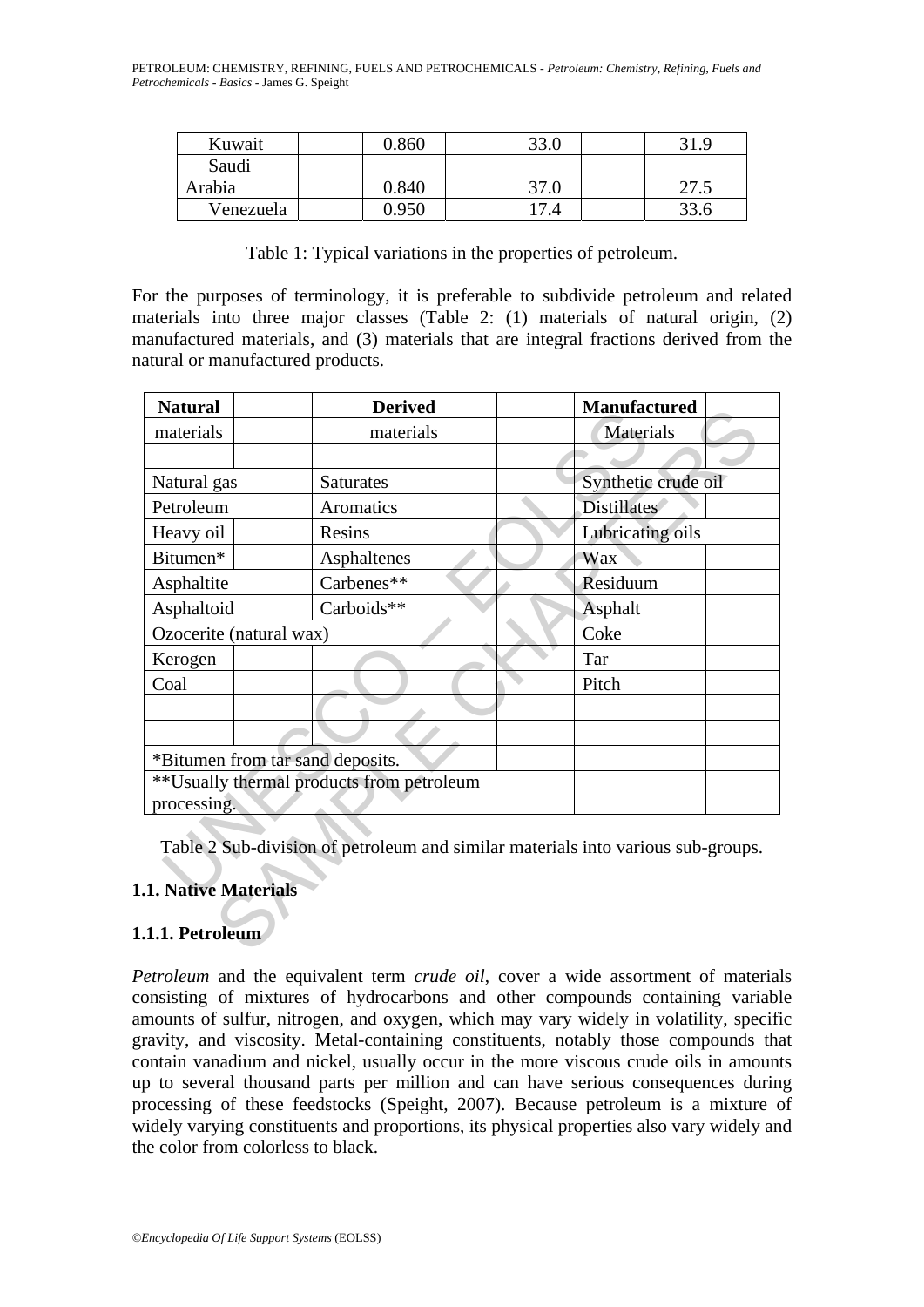Petroleum occurs underground, at various pressures depending on the depth. Because of the pressure, it contains considerable natural gas in solution. Petroleum underground is much more fluid than it is on the surface and is generally mobile under reservoir conditions because the elevated temperatures (the *geothermal gradient*) in subterranean formations decrease the viscosity. Although the geothermal gradient varies from place to place, it is generally on the order of 25 to 30°C/km (15°F/1000 ft or 120°C/1000 ft, i.e.  $0.015^{\circ}$ C per foot of depth or  $0.012^{\circ}$ C per foot of depth).

The major components of petroleum are *hydrocarbons*, compounds of hydrogen and carbon that display great variation in their molecular structure. The simplest hydrocarbons are a large group of chain-shaped molecules known as the *paraffins*. This broad series extends from methane, which forms natural gas, through liquids that are refined into gasoline, to crystalline waxes. A series of ring-shaped hydrocarbons, known as the *naphthenes*, ranges from volatile liquids such as *naphtha* to high molecular weight substances isolated as the *asphaltene* fraction. Another group of ring-shaped hydrocarbons is known as the *aromatics*; the chief compound in this series is benzene, a popular raw material for making petrochemicals.

*Non-hydrocarbon constituents* of petroleum include organic derivatives of nitrogen, oxygen, sulfur, and the metals nickel and vanadium. Most of these impurities are removed during refining.

## **1.1.2. Heavy Oil**

Heavy crude oil is a type of crude oil which does not flow easily. It is a relative term, compared to (conventional) light crude oil, but relates to technical issues involved in production, transportation, and refining. The physical properties that distinguish heavy oil from conventional oil include higher viscosity and specific gravity, as well as molecular composition.

the *naphthenes*, ranges from volatile liquids such as *naphtha*<br>ght substances isolated as the *asphaltene* fraction. Another grocarbons is known as the *aromatics*; the chief compound in this sular raw material for maki strates, ranges from volatile liquids such as *naphtha* to high molecostances isolated as the *asphaltene* fraction. Another group of ring-shaps is known as the *aromatics*; the chief compound in this series is benzet w ma The definition of heavy oil is usually based on the API gravity or viscosity, and the definition is quite arbitrary although there have been attempts to rationalize the definition based upon viscosity, API gravity, and density. For example, heavy oils were considered to be those crude oils that had gravity somewhat less than  $20^{\circ}$  API with the heavy oils falling into the API gravity range  $10$  to  $15^\circ$ . For example, Cold Lake heavy crude oil has an API gravity equal to  $12^{\circ}$  and extra heavy oils, such as tar sand bitumen, usually have an API gravity in the range 5 to  $10^{\circ}$  (Athabasca bitumen: 8°API). Residua would vary depending upon the temperature at which distillation was terminated but usually vacuum residua are in the range  $2$  to  $8^{\circ}$  API (Speight and Ozum, 2002; Speight, 2007).

## **1.1.3. Bitumen**

Bitumen is a naturally-occurring material that is found in deposits where the permeability is low and passage of fluids through the deposit can only be achieved by prior application of fracturing techniques (Abraham, 1945; Hoiberg, 1964).

The expression *tar sand* is commonly used in the petroleum industry to describe sandstone reservoirs that are impregnated with a heavy, viscous bituminous material.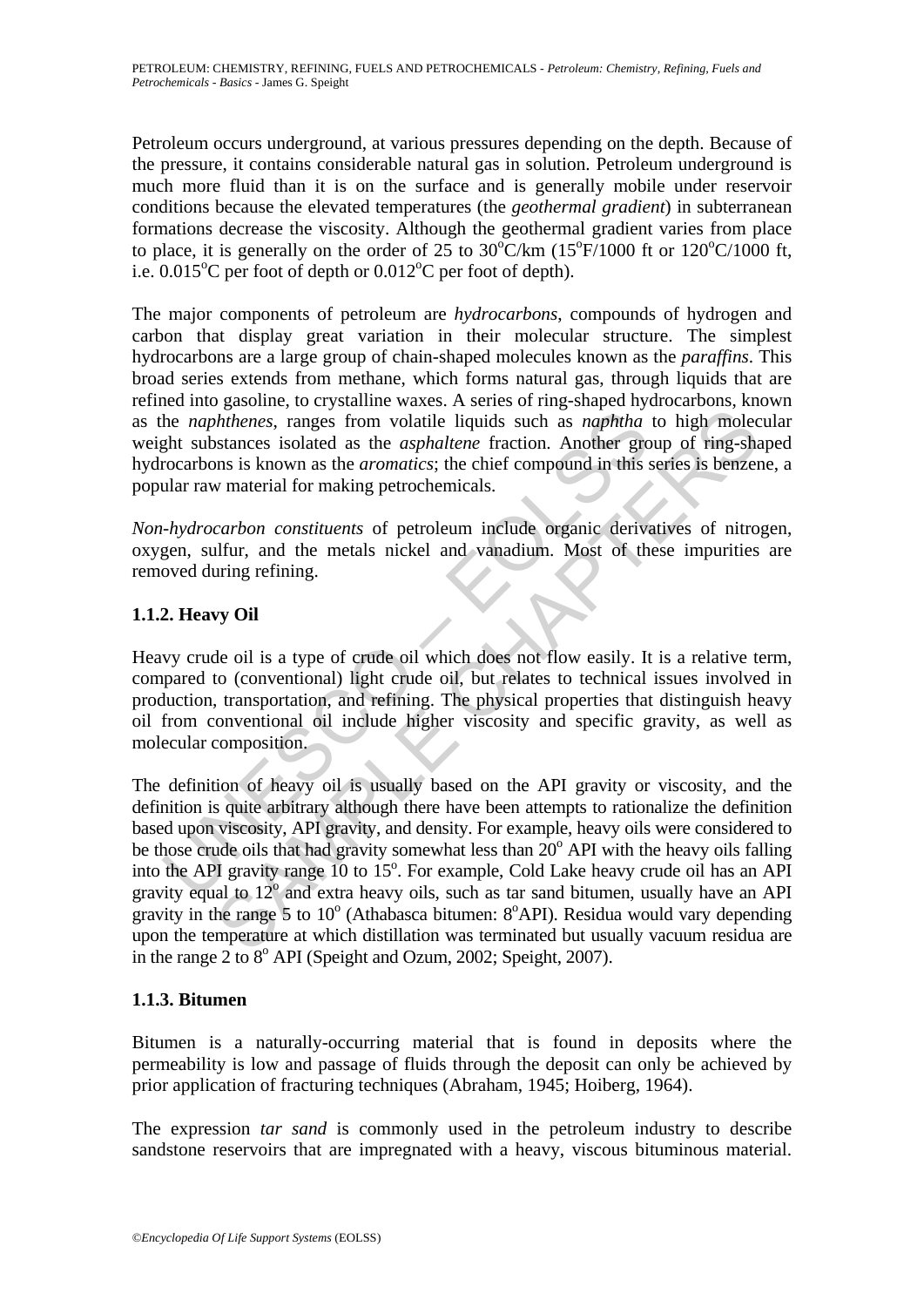Alternative names, such as *bituminous sand* or *oil sand*, are gradually finding usage, with the former name (bituminous sands) more technically correct. The term *oil sand* is also used in the same way as the term *tar sand*, and these terms are used interchangeably.

*Tar sands* have been defined in the United States (FE-76-4) as: *the several rock types that contain an extremely viscous hydrocarbon which is not recoverable in its natural state by conventional oil well production methods including currently used enhanced recovery techniques. The hydrocarbon-bearing rocks are variously known as bitumenrocks oil, impregnated rocks, oil sands, and rock asphalt*.

The recovery of the bitumen from tar sand formations depends to a large degree on the composition and construction of the sands. Generally, the bitumen found in tar sand deposits is an extremely viscous material that is *immobile under reservoir conditions* and cannot be recovered through a well by the application of secondary or enhanced recovery techniques. In fact, the bitumen in tar sand formations requires a high degree of thermal stimulation for recovery to the extent that some thermal decomposition may have to be induced. Current recovery operations of bitumen in tar sand formations involve use of a mining technique.

In many countries other than North America, the term bitumen is applied not only to any of various solid or semisolid mixtures of hydrocarbonaceous materials that occur in nature bit also to the refinery products which are obtained as residues from the distillation of petroleum (Speight, 1999). In Great Britain and continental Europe the terms *bitumen* and *asphaltic bitumen* are employed only with reference to the black or brown petroleum-like substances that are called *asphalt* in the United States.

## **1.1.4. Wax**

issuits is an extremely viscous material that is *immobile under re*<br>cannot be recovered through a well by the application of second<br>wery techniques. In fact, the bitumen in tar sand formations requeremal stimulation for an extremely viscous material that is *immobile under reservoir condit*<br>be recovered through a well by the application of secondary or enharchingues. In fact, the bitumen in tar sand formations requires a high de-<br>echniqu Naturally occurring wax, often referred to as *mineral wax*, occurs as a yellow to dark brown, solid substance that is composed largely of paraffins. Fusion points vary from  $60^{\circ}$ C (140°F) to as high as 95°C (203°F). They are usually found associated with considerable mineral matter, as a filling in veins and fissures or as an interstitial material in porous rocks. The similarity in character of these native products is substantiated by the fact that, with minor exceptions where local names have prevailed, the original term *ozokerite* (*ozocerite*) has served without notable ambiguity for mineral wax deposits.

*Ozokerite* (*ozocerite*), from the Greek meaning *odoriferous wax*, is a naturally occurring hydrocarbon material composed chiefly of solid paraffins and cycloparaffins (i.e. hydrocarbons). Ozocerite usually occurs as stringers and veins that fill rock fractures in tectonically disturbed areas. It is predominantly paraffinic material (containing up to 90 percent non-aromatic hydrocarbons) with a high content (40 to 50 percent) of normal or slightly branched paraffins as well as cyclic paraffin derivatives. Ozocerite contains approximately 85% carbon, 14% hydrogen, and 0.3% each of sulfur and nitrogen and is, therefore, predominantly a mixture of pure hydrocarbons; any non-hydrocarbon constituents are in the minority. Ozocerite is soluble in solvents that are commonly employed for dissolution of petroleum derivatives, e.g. toluene, benzene, carbon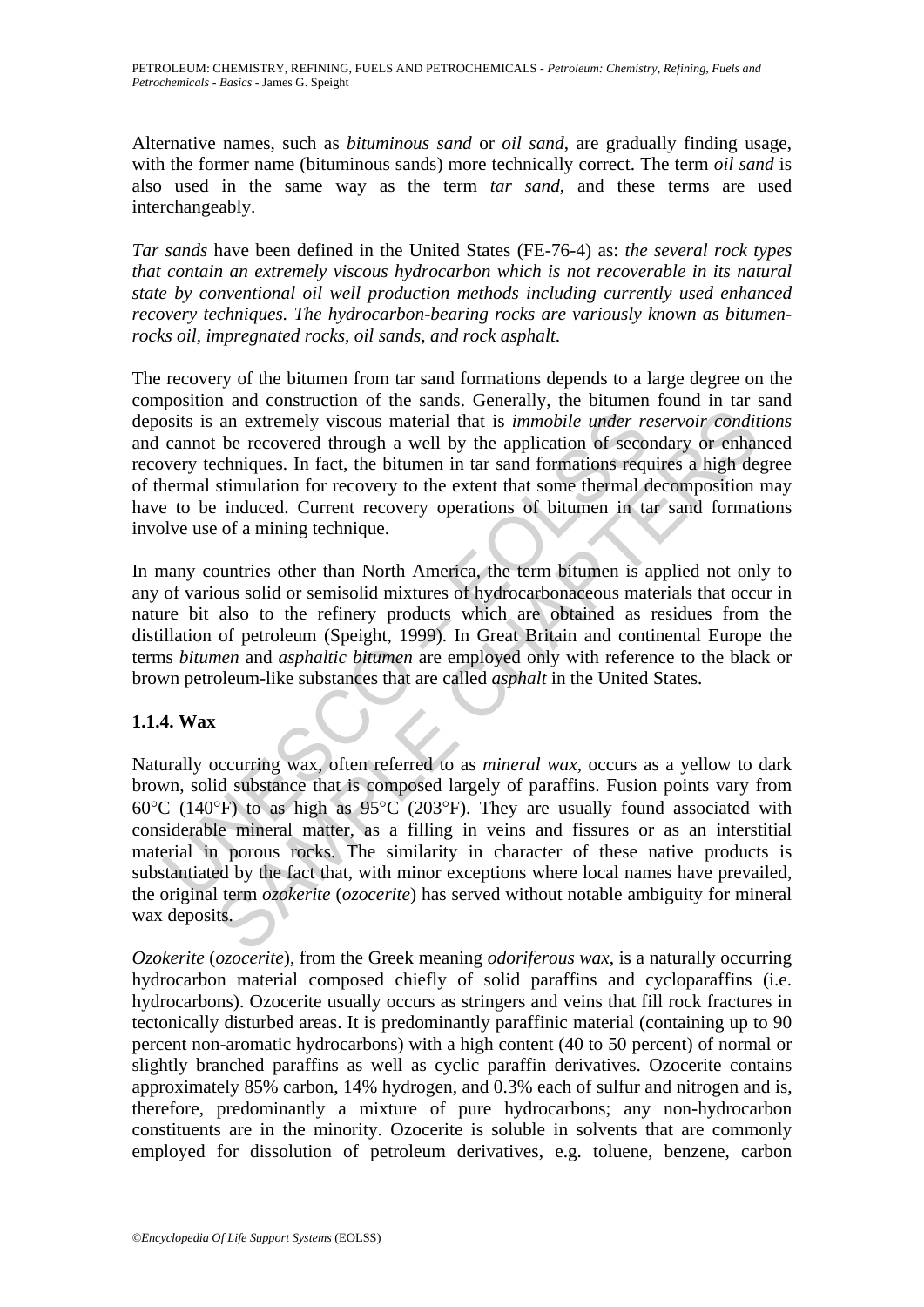disulfide, chloroform, and ethyl ether.

On distillation in a current of superheated steam, ozokerite yields a candle-making material resembling the paraffin wax obtained from petroleum, but of higher meltingpoint, and therefore of greater value if the candles made from it are to be used in hot climates. There are also obtained in the distillation light oils and a product resembling vaseline. The residue in the stills consists of a hard, black, waxy substance, which in admixture with rubber is employed under the name of okonite as an electrical insulator. Mining of ozokerite has diminished due to competition from paraffin was manufactured from petroleum. Ozocerite has a higher melting range than most petroleum waxes and is still favored for some applications, such as electrical insulators, candles, or as the filling in extra-soft paper tissues.

#### **1.1.5. Asphaltite**

*Asphaltites* are a variety of naturally occurring, dark brown to black, solid, nonvolatile bituminous substances that are differentiated from *bitumen* primarily by their high content of material insoluble in the common organic solvents and high yields of thermal coke. The resultant high temperature of fusion (approximate range 115 to 330°C, 240 to 625°F) is characteristic. The names applied to the two rather distinct types included in this group are now accepted and used for the most part without ambiguity.

5. Asphaltite<br>
thaltites are a variety of naturally occurring, dark brown to black<br>
minous substances that are differentiated from *bitumen* prima<br>
tent of material insoluble in the common organic solvents and hig<br>
e. The **haltite**<br>are a variety of naturally occurring, dark brown to black, solid, nonvol<br>s substances that are differentiated from *bitumen* primarily by their l<br>material insoluble in the common organic solvents and high yields *Gilsonite* was originally known as *uintaite* from its discovery in the Uinta Basin of western Colorado and eastern Utah. It is characterized by a bright luster and a carbon residue in the range 10 to 20% by weight. The mineral occurs in nearly vertical veins varying from about an inch to many feet in width and is relatively free of occluded inorganic matter. Samples taken from different veins and across the larger veins may vary somewhat in softening point, solubility characteristics, sulfur content, and so on, but the variation is not great. It is evident in all instances that it is essentially the same material, and it is therefore appropriate to apply a single name to this mineral. However, caution should be exercised in using the same term without qualification for similar materials until it can be shown that they are equivalent to *gilsonite*.

The second recognized type in this category is *grahamite*, which is very much like Gilsonite in external characteristics but is distinguished from the latter by its black streak, relatively high fixed carbon value (35 to 55%), and high temperature of fusion, which is accompanied by a characteristic intumescence. The undifferentiated term *grahamite* must be used with caution; similarities in the characteristics of samples from different areas do not necessarily imply any chemical or genetic relationship.

A third but rather broad category of asphaltite includes a group of bituminous materials known as *glance pitch*, which physically resemble Gilsonite but have some of the properties of *Grahamite*. They have been referred to as intermediates between the two, but the possibility does exist that they are basically different from *gilsonite* and may represent something between *bitumen* and *grahamite*.

#### **1.1.6. Asphaltoid**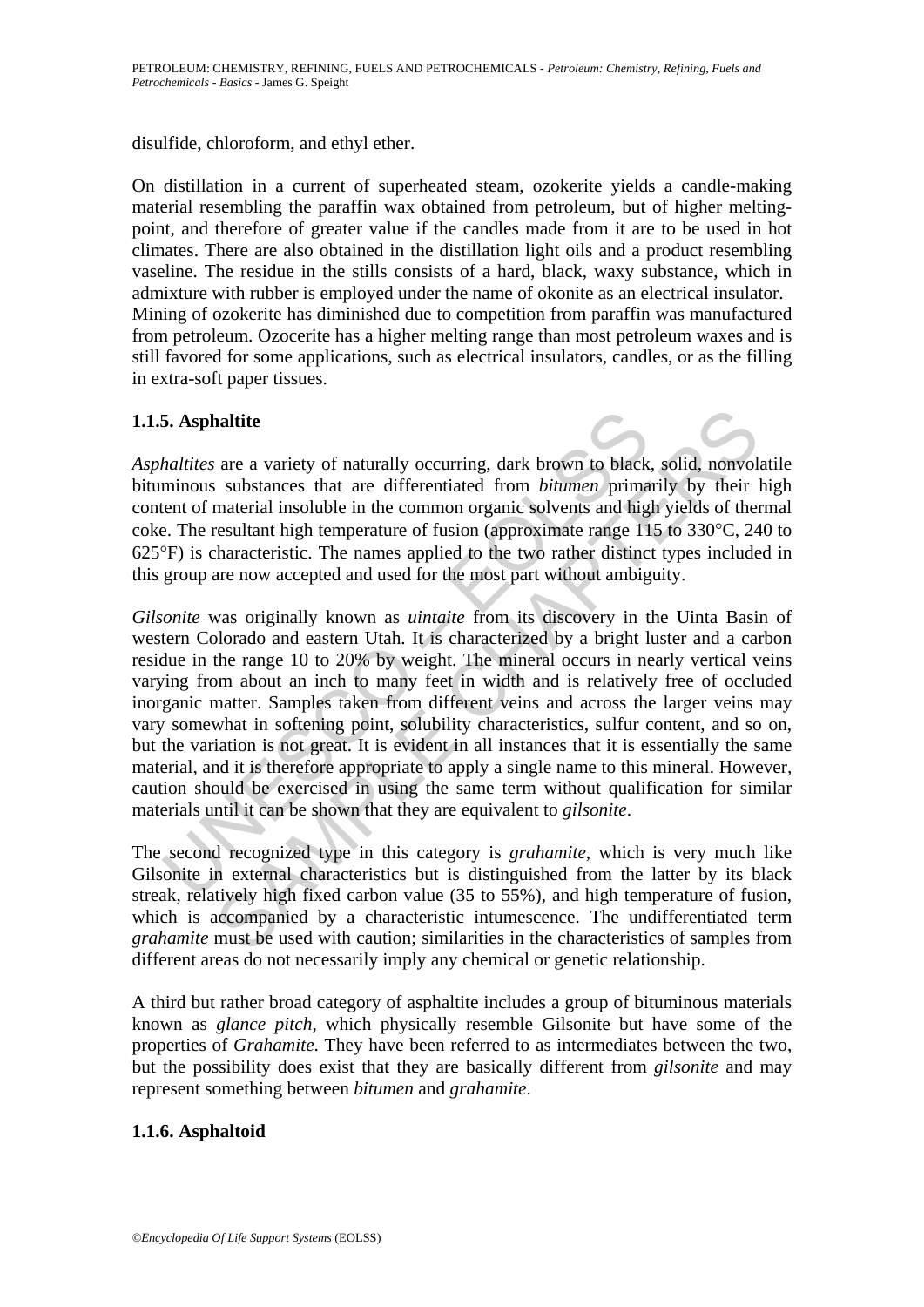*Asphaltoids* are a further group of brown to black, solid bituminous materials of which the members are differentiated from the *asphaltites* by their infusibility and low solubility in carbon disulfide. These substances have also been designated *asphaltic pyrobitumen*, as they decompose on heating into bitumen-like materials. However, the term *pyrobitumen* does not convey the impression intended; thus the members of this class are referred to as *asphaltoids* since they closely resemble the asphaltites.

*Pyrobitumen*, is a naturally occurring solid organic substance that is distinguishable from bitumen (*q.v.*) by being infusible and insoluble. When heated, however, pyrobitumen generates, or transform into, bitumen-like liquid and gaseous hydrocarbon compounds. Pyrobitumen may be either asphaltic or non-asphaltic. The asphaltic pyrobitumen are derived from petroleum, are relatively hard, and have a specific gravity below 1.25. They do not melt when heated but swell and decompose (*intumesce*).

#### **1.1.7. Bituminous Rock and Bituminous Sand**

7. Bituminous Rock and Bituminous Sand<br>
minous rock and bituminous sand (see also bitumen) are those fo<br>
bituminous material is found as a filling in veins and fissures in<br>
regnating relatively shallow sand, sandstone, an Find the bitter of the rock of the red and pitch and the set of the set of the set of the red and  $R$  and  $R$  and  $S$  and  $S$  and  $S$  and  $S$  and  $S$  and  $S$  and  $S$  and  $S$  and  $S$  and  $S$  and  $S$  and  $S$  and  $S$  and  $S$ *Bituminous rock* and *bituminous sand* (see also *bitumen*) are those formations in which the bituminous material is found as a filling in veins and fissures in fractured rocks or impregnating relatively shallow sand, sandstone, and limestone strata. The deposits contain as much as 20% bituminous material, and if the organic material in the rock matrix is bitumen, it is usual (although chemically incorrect) to refer to the deposit as *rock asphalt* to distinguish it from bitumen that is relatively mineral free. A standard test (ASTM, 2007) is available for determining the bitumen content of various mixtures with inorganic materials, although the use of word *bitumen* as applied in this test might be questioned and it might be more appropriate to use the term *organic residues* to include *tar* and *pitch*

Bituminous rocks generally have a coarse, porous structure, with the bituminous material in the voids. A much more common situation is that in which the organic material is present as an inherent part of the rock composition insofar as it is a diagenetic residue of the organic material detritus that was deposited with the sediment. The organic components of such rocks are usually refractory and are only slightly affected by most organic solvents.



#### **Bibliography**

- - -

Abraham, H. (1945). Asphalts and Allied Substances. Van Nostrand, New York.

Ali, M.F., El Ali, B.M., and Speight, J.G. 2005. Handbook of Industrial Chemistry: Organic Chemicals. McGraw-Hill, New York.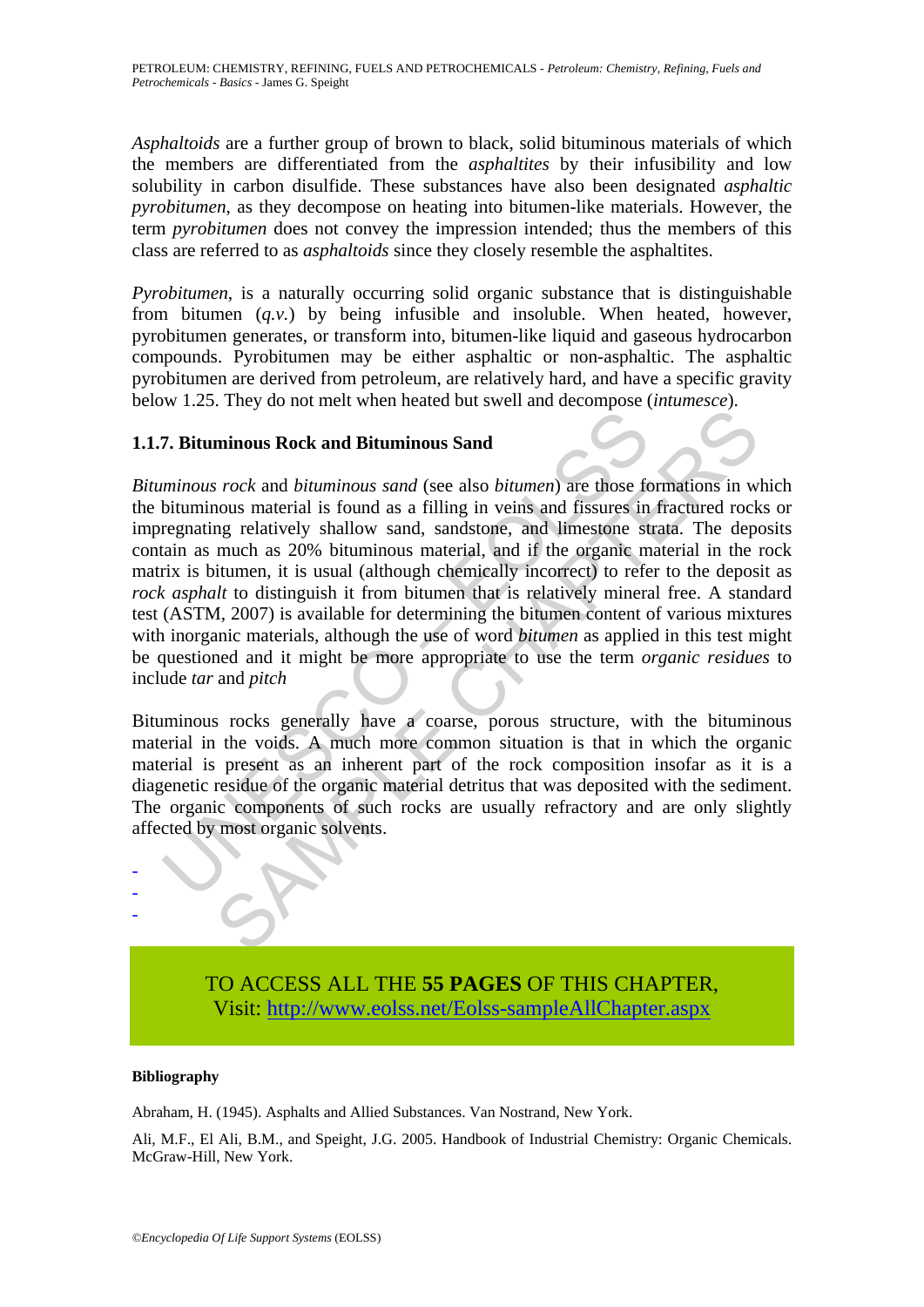Ancheyta, J., and Speight, J.G. 2007. Hydroprocessing of Heavy Oils and Residua. CRC-Taylor & Francis Group, Boca Raton, Florida.

Andersen, S.I. (1994). Fuel Sci, Technol. International. 12: 51.

ASTM. (2007). Annual Book of Standards. American Society for Testing and Materials. West Conshohocken, Pennsylvania.

ASTM. 2009. Annual Book of Standards. American Society for Testing and Materials, West Conshohocken, Pennsylvania.

Becker, J.R. 1997. Crude Oil Waxes, Emulsions, and Asphaltenes. PennWell Publishing Company, Tulsa, Oklahoma.

Falk, J.E. (1964). Porphyrins and Metalloporphyrins. Elsevier, New York.

Girdler, R.B. (1965). Proc. Assoc. Asphalt Paving Technologists 34: 45.

Hildebrand, J.H., Prausnitz, J.M., and Scott, R.L. (1970). Regular Solutions. Van Nostrand-Reinhold, New York.

Hoiberg, A. J. (1964). Bituminous Materials: Asphalts, Tars, and Pitches. John Wiley and Sons. New York.

Hsu, C.S., and Robinson, P.R. 2006. Practical Advances in Petroleum Processing. Springer, New York. Volumes 1 and 2.

IP. (2007). Standard Methods for Analysis and Testing of Petroleum and Related Products. Institute of Petroleum, London, England.

Jones, D.S.J. 1995. Elements of Petroleum Processing. John Wiley & Sons Inc., New York.

Kohl, A.L. and Nielsen, R.B., 1997. Gas Purification. Gulf Publishing Company, Houston, Texas.

Koots, J. A., and Speight. J. G. (1975). Fuel 54:179.

York.<br>
York.<br>
Profit. 11964). Bituminous Materials: Asphalts, Tars, and Pitches. John<br>
C.S., and Robinson, P.R. 2006. Practical Advances in Petroleum Processing<br>
mes 1 and 2.<br>
C.S., and Robinson, P.R. 2006. Practical Advan J. (1964). Bituminous Materials: Asphalts, Tars, and Pitches. John Wiley and Sons.<br>
J. (1964). Bituminous Materials: Asphalts, Tars, and Pitches. John Wiley and Sons.<br>
Id Robinson, P.R. 2006. Practical Advances in Petroleu Long, R.B., and Speight, J.G. (1998). In Petroleum Chemistry and Refining. Taylor & Francis Publishers, Washington, DC. Chapter 1.

Mitchell, D. L., and Speight. J. G. (1973). Fuel 52:149.

Mokhatab, S., Poe, W.A., and Speight, J.G. 2006. Handbook of Natural Gas Transmission and Processing. Elsevier, Amsterdam, The Netherlands.

Parkash, S. 2003. Refining Processes Handbook. Gulf Professional Publishing, Elsevier, Burlington, Massachusetts.

Pfeiffer, J.H. (1950). The Properties of Asphaltic Bitumen. Elsevier, Amsterdam.

Reynolds, J.G. (1998). In Petroleum Chemistry and Refining. J.G. Speight (Editor). Taylor & Francis Publishers, Washington, DC. Chapter 3.

Sadeghbeigi, R. 1995. Fluid Catalytic Cracking Handbook. Gulf Publishing Company, Houston, Texas.

Simanzhenkov, V., and Idem, R. 2003. Crude Oil Chemistry. Marcel Dekker Inc., New York.

Smith, K.M. (1975). Porphyrins and Metalloporphyrins. Elsevier, New York.

Speight, J. G. (1994). The Chemistry and Technology of Coal. 2nd Edition. Marcel Dekker. New York.

Speight, J.G. (1999). Asphalt. Kirk-Othmer Concise Encyclopaedia of Chemical Technology. 4th Edition. 1999, p. 192.

Speight, J.G. 1990. Fuel Science and Technology Handbook. Marcel Dekker, New York.

Speight, J.G. 1998. Asphaltenes and the Structure of Petroleum. In Petroleum Chemistry and Refining. Speight, J.G. (Editor). Taylor & Francis, Washington, DC. Chapter 4.

Speight, J.G. 1998. Petroleum Analysis and Evaluation. In Petroleum Chemistry and Refining. Speight, J.G. (Editor). Taylor & Francis, Washington, DC. Chapter 2.